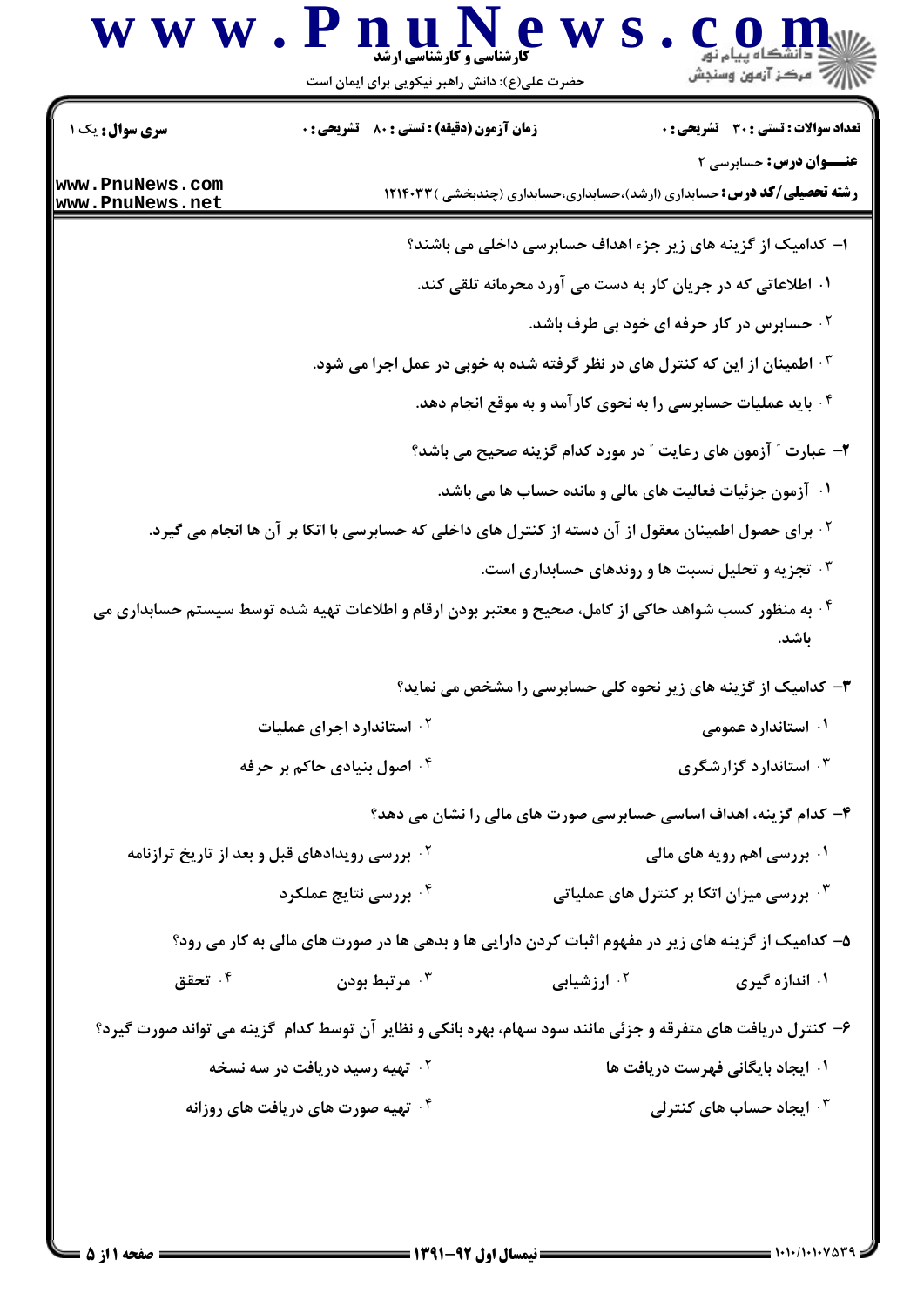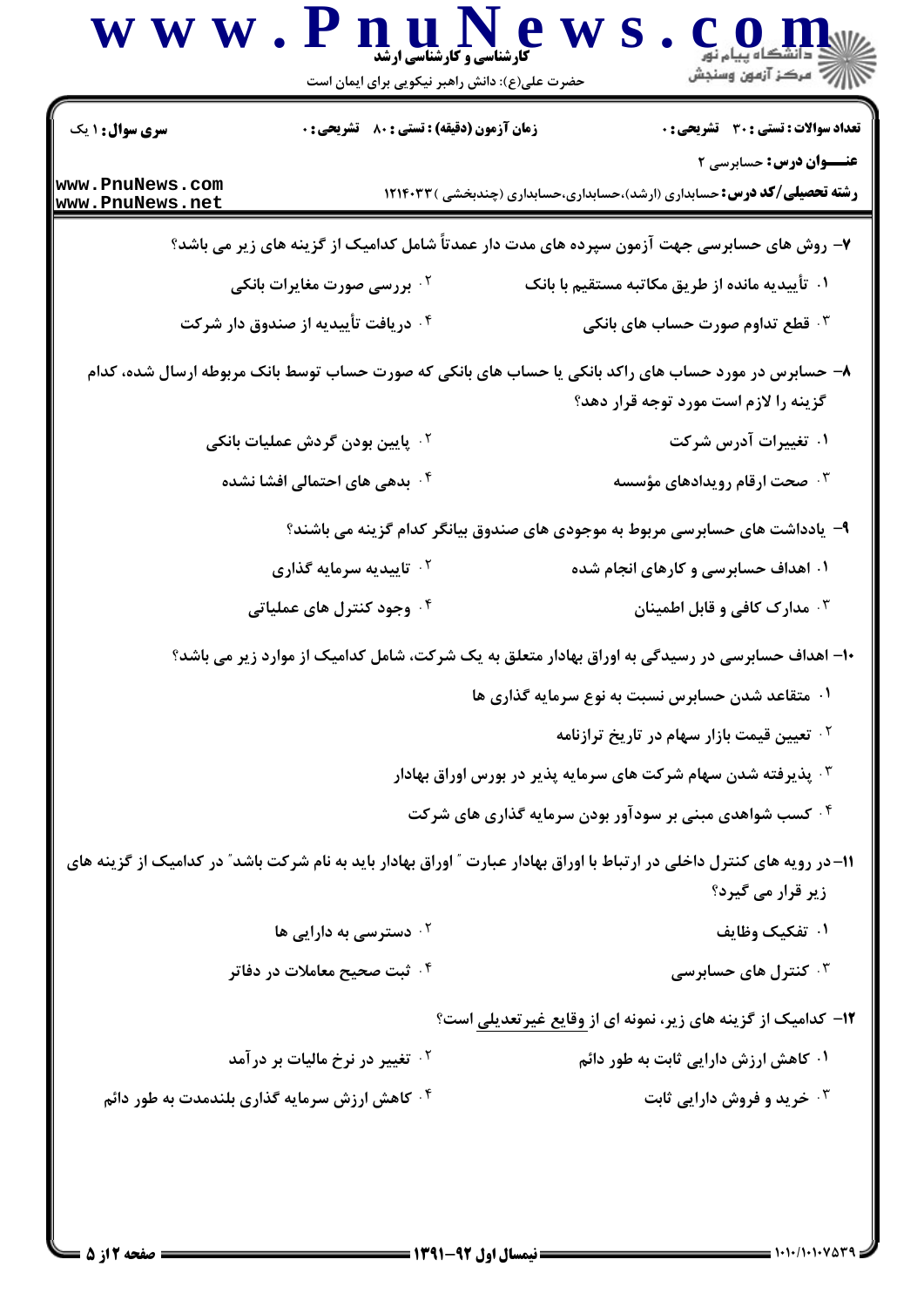|                                    | حضرت علی(ع): دانش راهبر نیکویی برای ایمان است                                                                         |                                                                                        | سننكز آزمون وسنجش                                                                                                |
|------------------------------------|-----------------------------------------------------------------------------------------------------------------------|----------------------------------------------------------------------------------------|------------------------------------------------------------------------------------------------------------------|
| سری سوال : ۱ یک                    | زمان آزمون (دقیقه) : تستی : 80 گشریحی : 0                                                                             |                                                                                        | <b>تعداد سوالات : تستی : 30 ٪ تشریحی : 0</b>                                                                     |
| www.PnuNews.com<br>www.PnuNews.net |                                                                                                                       |                                                                                        | <b>عنـــوان درس:</b> حسابرسی ۲<br><b>رشته تحصیلی/کد درس:</b> حسابداری (ارشد)،حسابداری،حسابداری (چندبخشی )۱۲۱۴۰۳۳ |
|                                    | ۱۳- کدام یک از گزینه های زیر در خصوص هدف از بررسی کنترل صورت حساب های فروش و اوراق اعتباری صحیح تر است؟               |                                                                                        |                                                                                                                  |
|                                    | ۰ <sup>۲</sup> مجوز - ثبت صحیح                                                                                        |                                                                                        | ۰۱ مجوز - صحت محاسبات                                                                                            |
|                                    | ۰۴ ثبت صحیح – معتبر بودن مدارک                                                                                        |                                                                                        | ۰۳ صحت محاسبات – معتبربودن مدارک                                                                                 |
|                                    | ۱۴– دامنه انجام روش های تأییدیه حساب ها و اسناد دریافتنی که حسابرس مسئول انجام آن است، ناشی از کدامیک از عوامل        |                                                                                        | زیر است؟                                                                                                         |
|                                    | ۰ <sup>۲</sup> تخفیف های ثبت نشده                                                                                     |                                                                                        | ۰۱ میزان مبلغ و تعداد حساب ها                                                                                    |
|                                    | <sup>۴.</sup> ثبت حساب های تأیید شده                                                                                  |                                                                                        | ا تأييديه مثبت $\cdot$                                                                                           |
|                                    |                                                                                                                       |                                                                                        | ۱۵– کدامیک از گزینه های زیر اهداف و وظایف کمیته شمارش را بیان می کند؟                                            |
|                                    | <b>گ سندرسی خریدهای انجام شده</b>                                                                                     |                                                                                        | ۰۱ نظارت بر دریافت موجودی ها                                                                                     |
| ۰۴ بررسی و هدایت عملیات شمارش      |                                                                                                                       |                                                                                        | ۰۳ بررسی و پیگیری مغایرات                                                                                        |
|                                    |                                                                                                                       |                                                                                        | ۱۶- بازوی اجرایی کمیته شمارش موجودی کالا کدامیک از گزینه های زیر می باشد؟                                        |
| ۰۴ سرپرست انبارها <b>۴</b>         | حسابرسان مستقل $\cdot^{\mathtt{w}}$                                                                                   | ۰ <sup>۲</sup> هماهنگ کننده                                                            | ۰۱ مدیر مالی                                                                                                     |
|                                    | ۱۷– کدامیک از گزینه های زیر از مواردی است که باید طی انبارگردانی و شمارش موجودی ها مورد توجه قرار گیرد؟               |                                                                                        |                                                                                                                  |
|                                    |                                                                                                                       | ۰۱ گروه های شمارش باید با ذکر اسامی قبلاً تعیین و آموزش کافی داده شوند.                |                                                                                                                  |
|                                    | <sup>۲</sup> ۰ برای آسان تر شدن امر شمارش باید برگه های شمارش در دو نسخه تنظیم و از پیش آماده و شماره گذاری شده باشد. |                                                                                        |                                                                                                                  |
|                                    |                                                                                                                       | ۰ <sup>۳ .</sup> باید نتیجه بدست آمده با مدارک دائمی و حساب کنترل در دفاتر مقایسه شود. |                                                                                                                  |
|                                    | ۰۴ موجودی های معیوب ، فاسد، کم مصرف و غیر استاندارد باید با ذکر مورد در برگه ها ثبت گردد.                             |                                                                                        |                                                                                                                  |
|                                    | ۱۸– در رسیدگی دارایی های ثابت اضافه شده در طی یک دوره مالی حسابرسی معمولاً کدامیک از آزمون های زیر انجام می           |                                                                                        | گيرد؟                                                                                                            |
|                                    |                                                                                                                       |                                                                                        | ۰۱ رسیدگی به سودوزیان حاصل از واگذاری دارایی                                                                     |
|                                    |                                                                                                                       | ۰۲ مشاهده اقلام عمده دارایی های احداث شده طی دوره                                      |                                                                                                                  |
|                                    | ۰۳ اثبات این که خرید دارایی به نحو صحیح و طبق رویه های مشخص انجام پذیرفته است.                                        |                                                                                        |                                                                                                                  |
|                                    | ۰۴ اثبات این که طرح انجام شده در اجرای سیاست های واحد تجاری احداث شده است.                                            |                                                                                        |                                                                                                                  |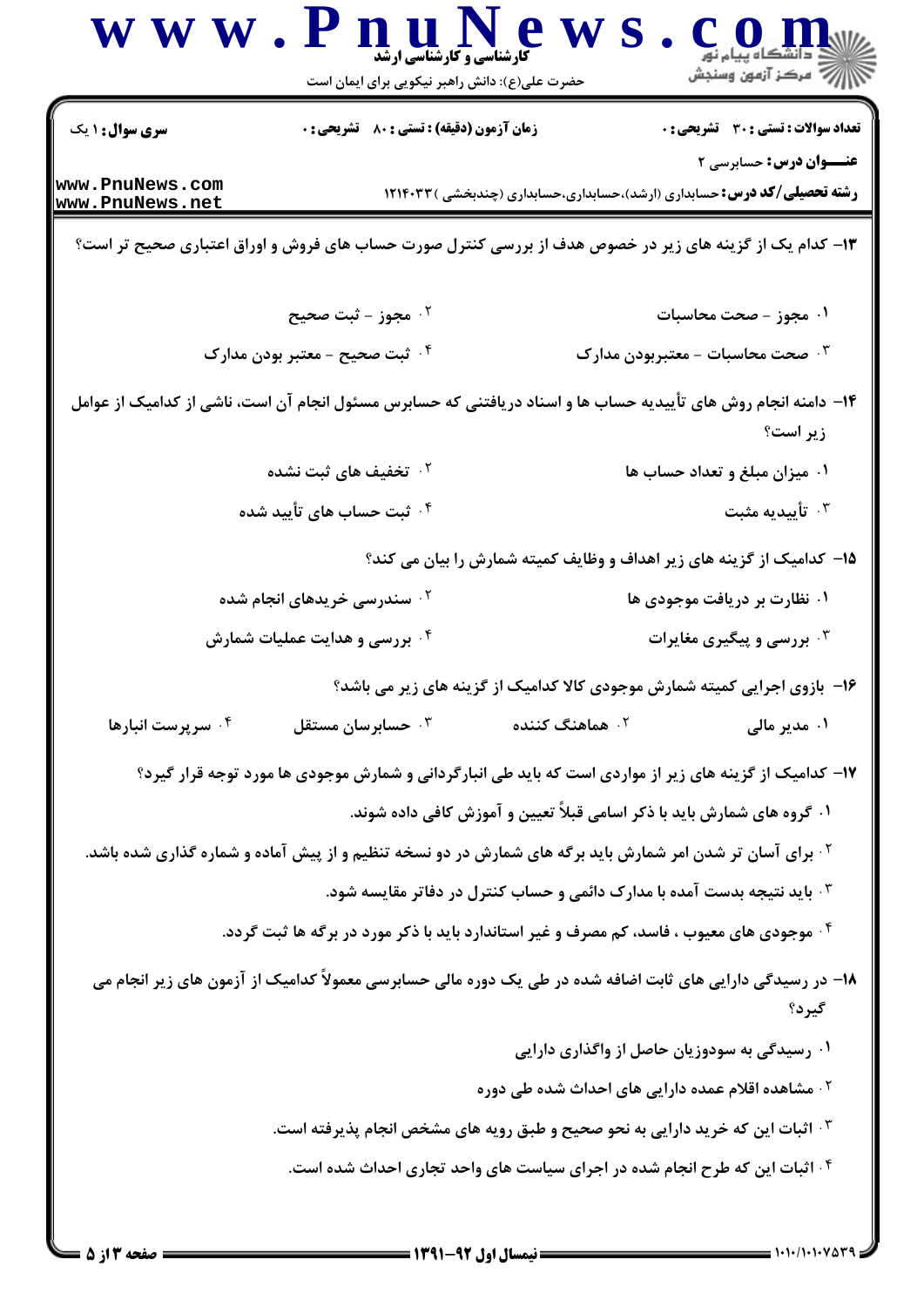